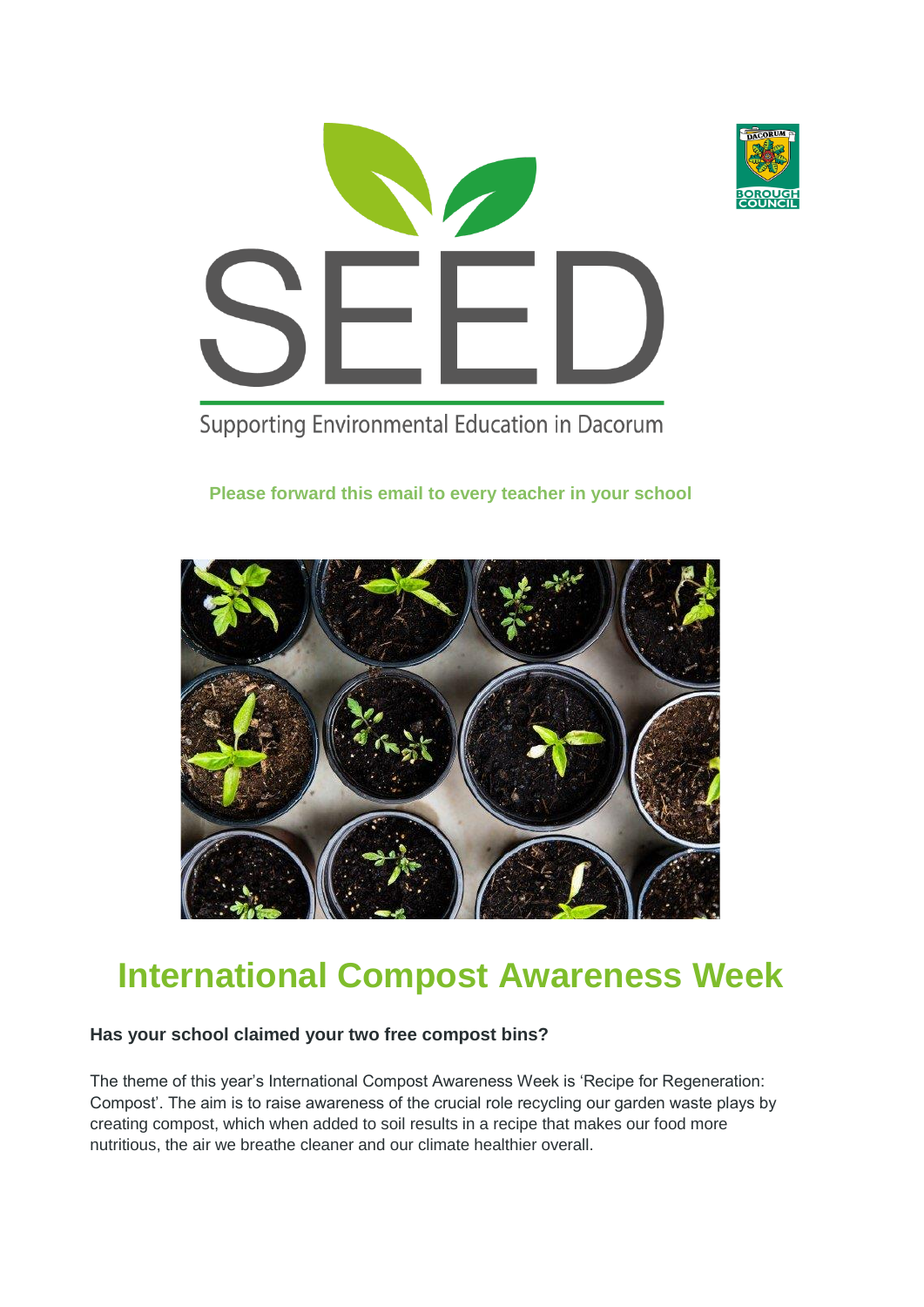Each school in the borough is entitled to claim two free compost bins. These composters are a fantastic educational tool linking to the science curriculum and to the Eco-Schools award scheme.

For more information about claiming school composters, please email [wasteaware@hertfordshire.gov.uk.](mailto:wasteaware@hertfordshire.gov.uk)

On Sunday 15 May Dacorum Borough Council are hosting a Compost Giveaway at Cupid Green Depot from 8.30am - 11.30am. The compost will be pre-bagged and given out on a first-come, first-served basis. This is a great opportunity to get some compost for your school garden!

**[More Information about School Recycling](https://dacorum-mail.co.uk/3QGJ-1FIAK-7FL2AF-Y3MJC-1/c.aspx)**



# **Walk to School Week: 17-21 May 2022**

#### **Encourage your pupils to travel sustainably to school**

This five-day walking (or cycling or skating!) challenge is important to encourage children to understand the physical and environmental benefits of walking to school.

Are your pupils ready to #PowerUp? This year, Living Streets have designed video-game inspired packs to engage pupils in the challenge. Each day will see a level unlocked and a new mission to complete, through which pupils will discover the incredible benefits of walking for individuals, communities and the planet.

Inside each pack you'll find:

- Teacher guidance and parent information
- One double-sided classroom wallchart / pledge poster
- Daily stickers for pupils
- 30 pupil activity diaries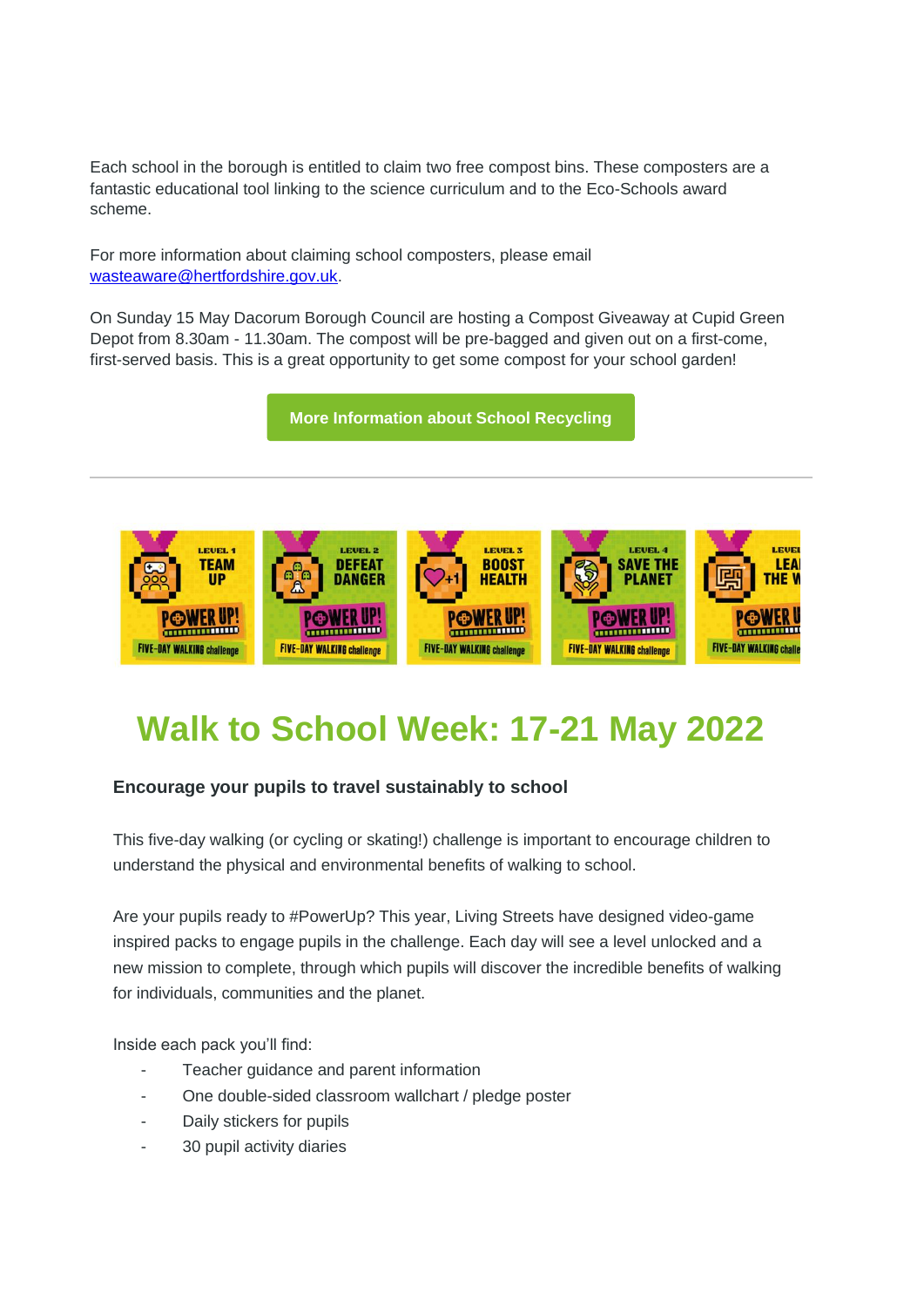30 end of week pupil rewards

**[Buy your own Walk to School Week pack](https://dacorum-mail.co.uk/3QGJ-1FIAK-7FL2AF-Y3PAV-1/c.aspx)** 



### **Recycle with Michael**

#### **An opportunity to raise money for your school**

Recycle with Michael is a textile recycling scheme run by the Salvation Army that can raise money for your school and for charity whilst raising awareness about recycling.

When you sign up to Recycle with Michael, there is no big commitment or contract to sign – it is up to you how little or often you want to make a donation.

When you organise a donation day, the Salvation Army will send you collection bags for pupils to fill with their unwanted clothing and shoes and bring back to school. They also provide downloadable support materials, including posters. One of the authorised collectors will then pick up the donations.

**[Find out more about Michael](https://dacorum-mail.co.uk/3QGJ-1FIAK-7FL2AF-Y3PAW-1/c.aspx)**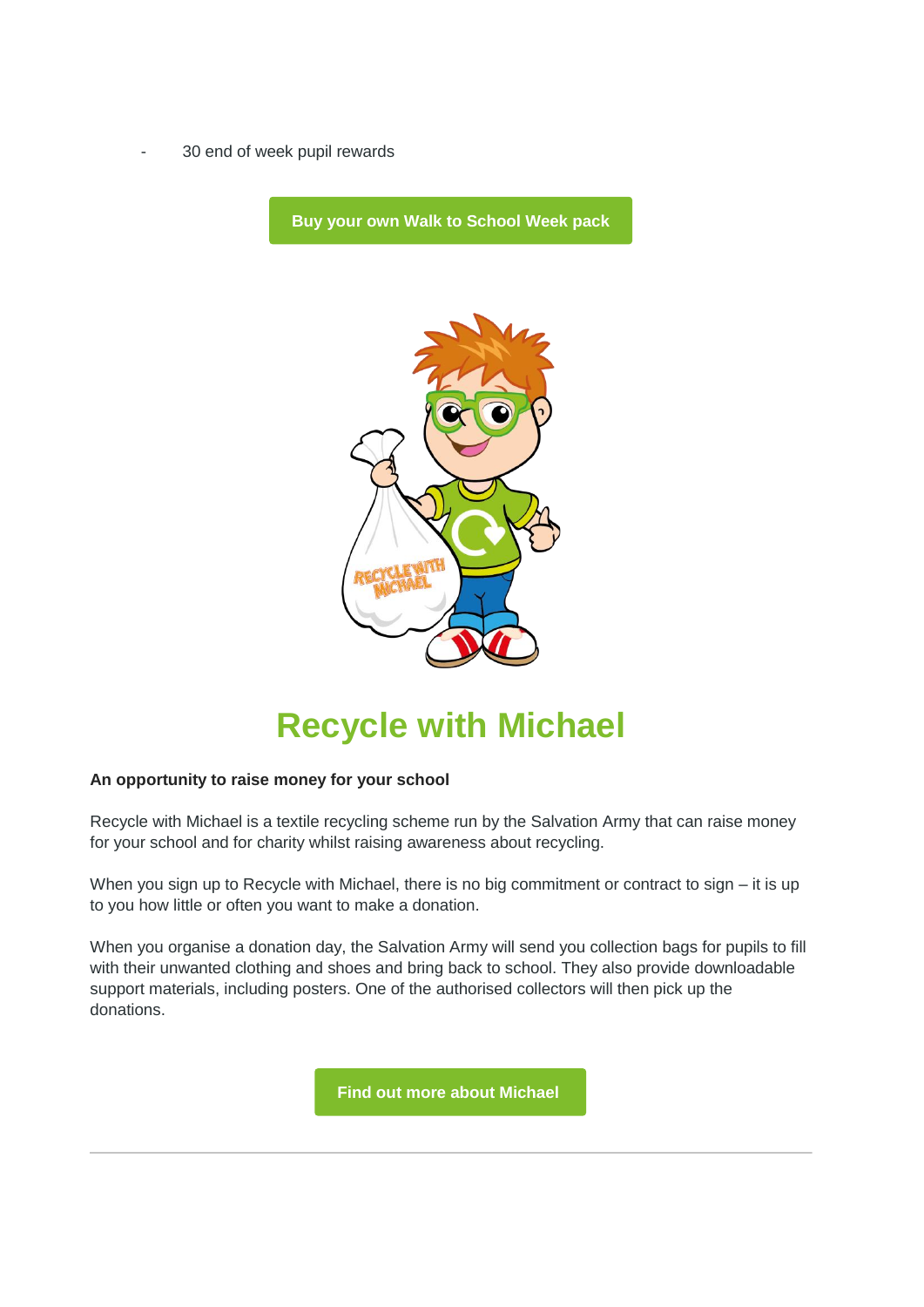

# **The Big Battery Hunt**

#### **11 million batteries recycled (and counting!)**

The Big Battery Hunt is a nationwide battery recycling programme for schools, funded by Duracell. The programme challenges pupils across the country to energise their schools and communities, uniting together to collect and recycle as many batteries as they can.

You can [register](https://dacorum-mail.co.uk/3QGJ-1FIAK-7FL2AF-Y3PAX-1/c.aspx) your school and download free learning resources, including lesson plans, activity sheets, delivery slides and homework packs, helping to embed the Big Battery Hunt programme across a variety of curriculum topics.

These activities can be used as evidence on your Eco-Schools Green Flag application.

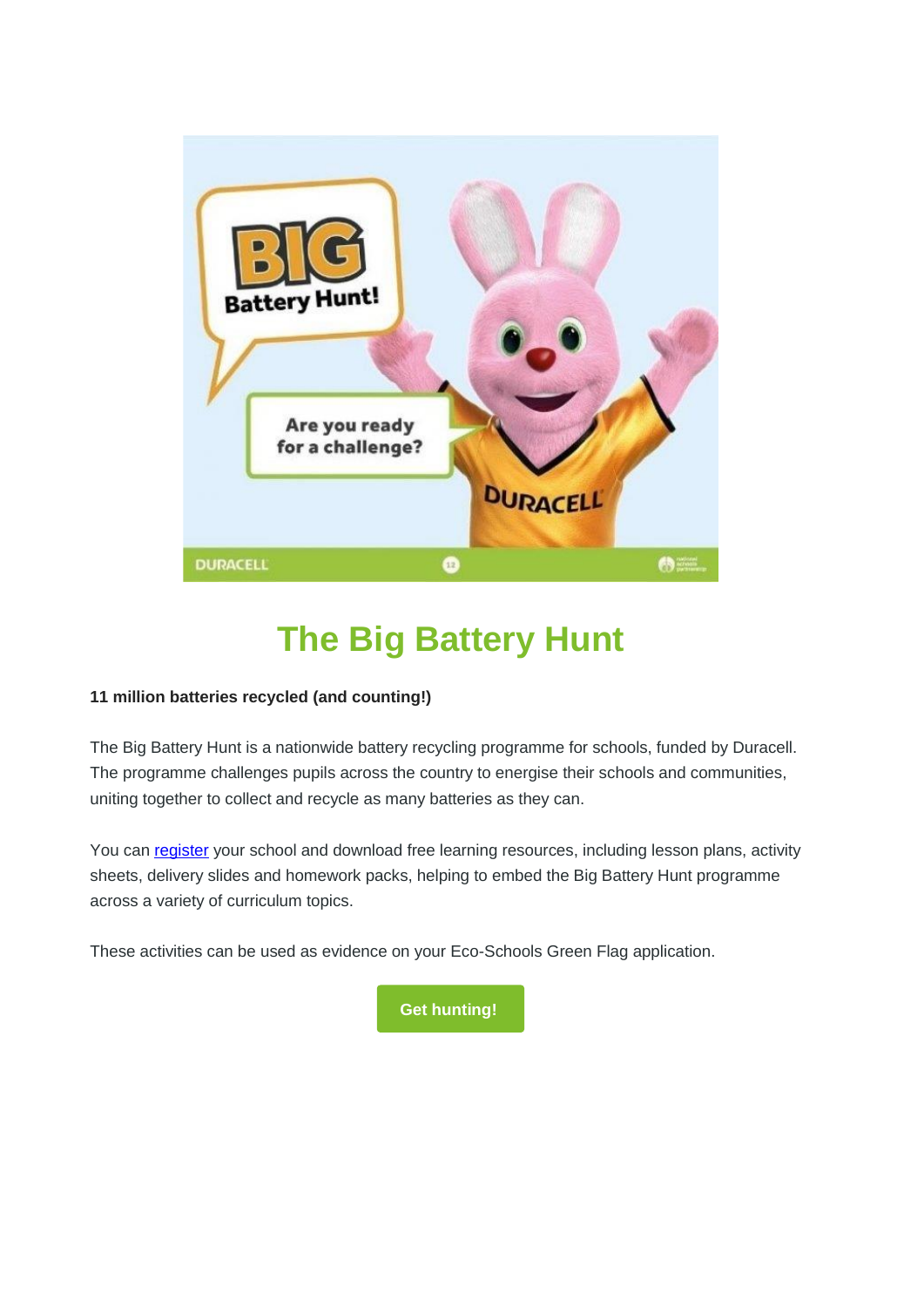

# **Litter Picks**

#### **Encourage your pupils and colleagues to become litter heroes!**

Would you like to organise a litter-picking event for your school? We can support your school litter picks by lending out litter-picking sticks and provide refuse and recycling bags for your event. We can also arrange for your bags of litter to be collected after the event. If you are interested in organising a litter-pick, get in touch with us using the link below.

Alternatively, you can encourage your pupils and their families to become Dacorum Street Champions which involves receiving your own litter-picking equipment (litter picking stick, high visibility vest, gloves and bags) to keep. You can find out more about this scheme [here.](https://dacorum-mail.co.uk/3QGJ-1FIAK-7FL2AF-Y3PAZ-1/c.aspx)

**Email to [request equipment](mailto:street.champions@dacorum.gov.uk?subject=Request%20to%20Litter%20Pick)**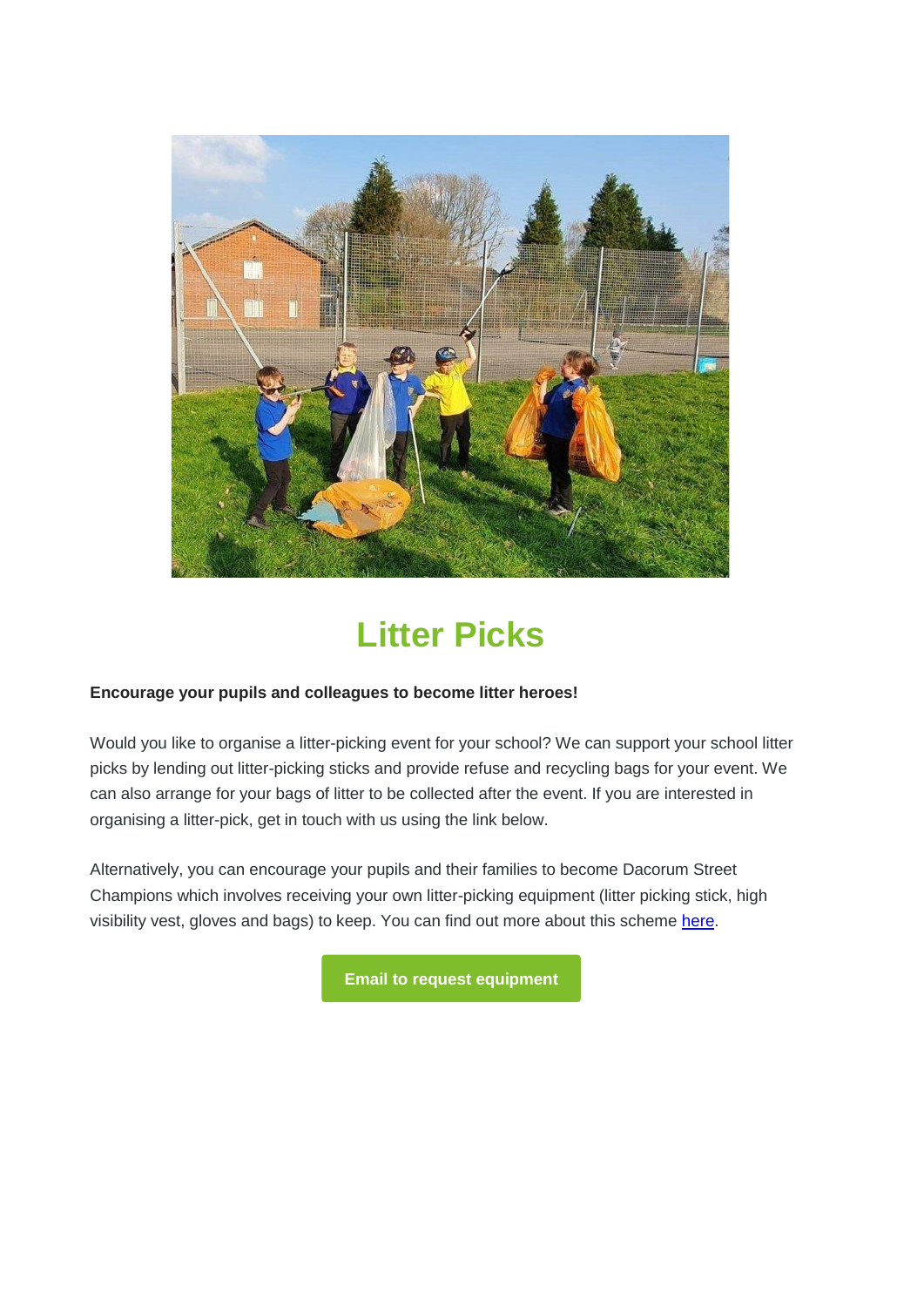

# **Toy and Book Exchange**

#### **Would you like to organise your own toy exchange?**

Running a toy and book exchange in your school is a fantastic way to promote and educate your students about reuse. Our Toy and Book Exchange advice sheet has all the information you will need to run an event in your school.

This is a great activity to have alongside a School Fete!

**[Download our Toy Exchange guide](https://dacorum-mail.co.uk/3QGJ-1FIAK-7FL2AF-Y3PB0-1/c.aspx)**